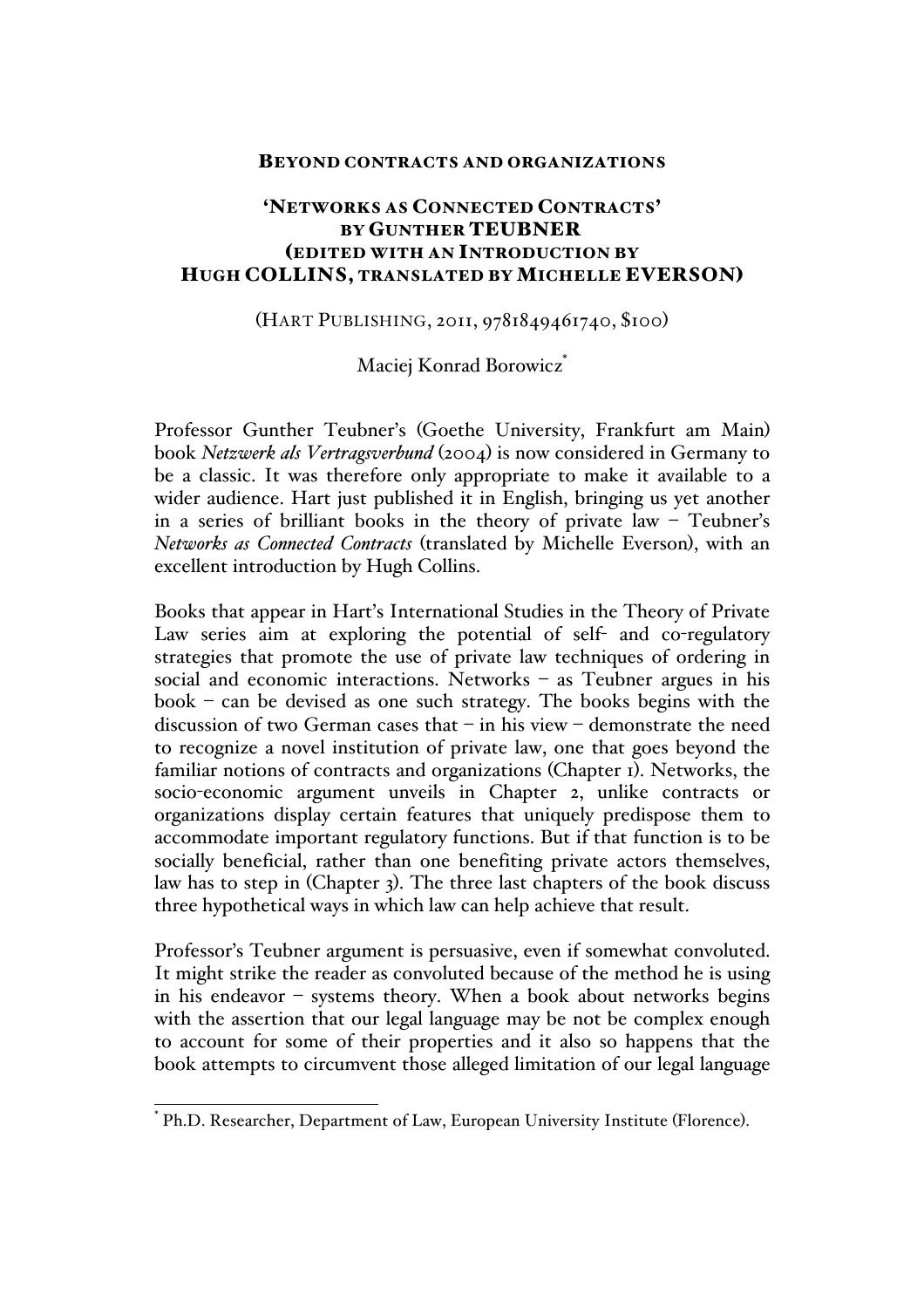by embracing a paradox (in a "something simultaneously is and is not" fashion), it likely promise a tough and uncompromising read. And yet even if one is skeptical of the method (the second part of the review discusses why one may want to be), *Networks as Connected Contracts* still provides us with some truly illuminating insights into what are the different ways of thinking about them.

#### I. NETWORKS, BUSINESS NETWORKS

Networks have been studied in social sciences for many years now. The notion is a based on a straightforward recognition that relationships among things (people, organizations) have a number of different dimensions and are complicated. The notion of networks has been devised as a conceptual framework within which the patterns can be described and measured in a meaningful manner. A network describes a collection of nodes and the links between them. This notion has useful explanatory application in personal and professional contexts. Workers find jobs through personal acquaintances, academics develop their work through conversations with colleagues etc. But the notion of networks has also obvious applications in the business context. Business opportunities and choices, just like those personal and professional, are shaped by business connections and relationships. And it is business networks (in a broad sense, including virtual enterprises, just-in-time systems and franchise chains) that Teubner is interested in.

A business network, as such, is thus hardly a legal concept. This is where professor Teubner's inquiry begins. How can the legal system account for and accommodate the network-like properties of arrangements such those - "normally concluded in the form of bilateral contracts, but at the same time give rise to multilateral (legal effects)"?<sup>1</sup> As he himself notes "[s]uch networks are extraordinarily confusing phenomena of private coordination, since they fit neither within the market category nor within the concept of organization."<sup>2</sup> They "cut across the conceptual framework of private law doctrine. In legal terms, networks can take the form either of partnerships, corporate groups, relational contracts or of special tort/contractual relationships. For this reasons alone, the autonomy of legal doctrine precludes the immediate adoption of the social science concept of 'network' as a legal category."3 And so the struggle begins.

<sup>&</sup>lt;sup>1</sup> Gunther Teubner, *Networks as Connected Contracts* (Hart Publishing, 2011) (edited with an Introduction by Hugh Collins. Translated by Michelle Everson), 73.<br><sup>2</sup> Ibid.

<sup>3</sup> Ibid.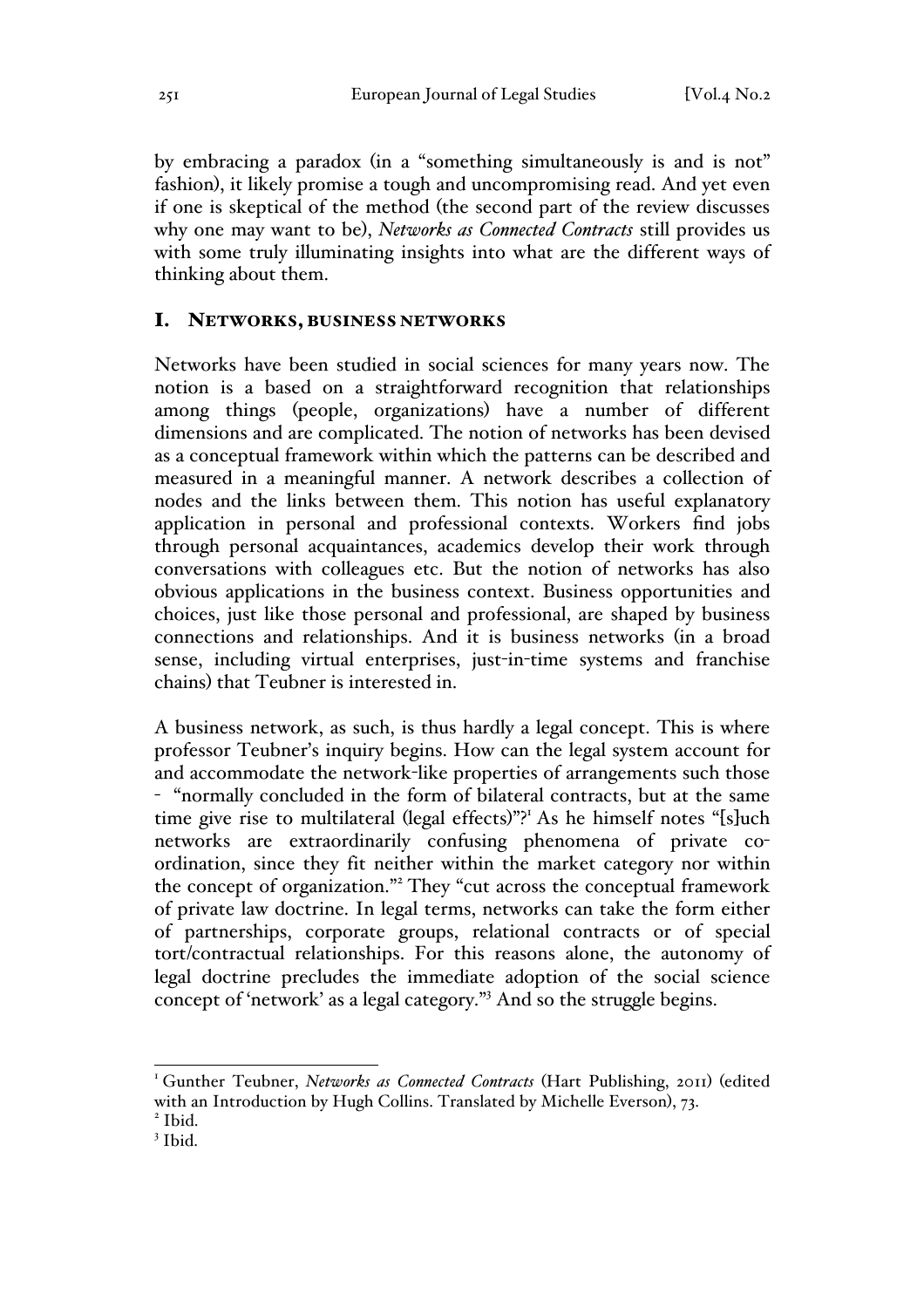The struggle that Teubner's book is concerned with is a struggle within German legal academia, one that has been ongoing for quite some time. But despite its doctrinal outlook, the argument's relevance could not have been greater and timelier for a non-German audience. In the last two or three decades we have indeed witnessed a 'network revolution', which – as Teubner points out – has dramatically altered the strategic position of networks within the economy and that is now forcing law to recognize them in their own right. Empirical studies from many industrial sectors – to which Teubner also refers - have provided comprehensive proof of the exponential expansion in business networking.<sup>4</sup> Volatile market conditions and an ever-increasing market pressure for greater efficiency necessitates the search for novel and more flexible modes of commercial interactions between economic actors. "As a direct consequence, business have been forced to restructure themselves as network-type arrangements, within which trust-based co-operation forms the basis for enduring informational relations, recursive reinterpretation of events, and for the collective construction of knowledge."5 From that point of view they can beneficial, because they generate efficiency. But Teubner is of course not a law and economics scholar. This is why he insists that when trying to conceptualize networks in law "at no time should the efficiency principle used by economists to characterize networks as a market/hierarchy hybrid be permitted to serve as a legal norm for networks."<sup>6</sup> Rather "social science analyses should explore the logic of action within network, should reveal the opportunities and risks posed by operations of networks and should reveal perspective of alternative solutions beyond our traditional categories of market and hierarchy."<sup>7</sup>

#### II. EMBRACING PARADOXES: SYSTEMS THEORY

Professor Teubner is a prolific man, but he is not a man of easy answers. In chapters two and three of the book he outrightly rejects the legal characterization of networks as either organzations or typical exchange contracts. He tells us that we have to accept the contractual construction of networks, but also the corporate elements thereof. Moreover, we have to accept the two as contradictions and embrace the contradiction as something meaningful, productive and, in fact, a necessity. Law – he says – itself has not answer to this, because it can only respond to networks' contradictions by reference to the parties' will. There is however a different response which can be distilled out of sociological and economic

<sup>7</sup> Ibid.

 $4$  Ibid., 94

 $<sup>5</sup>$  Ibid., 96</sup>

 $<sup>6</sup>$  Ibid., 75</sup>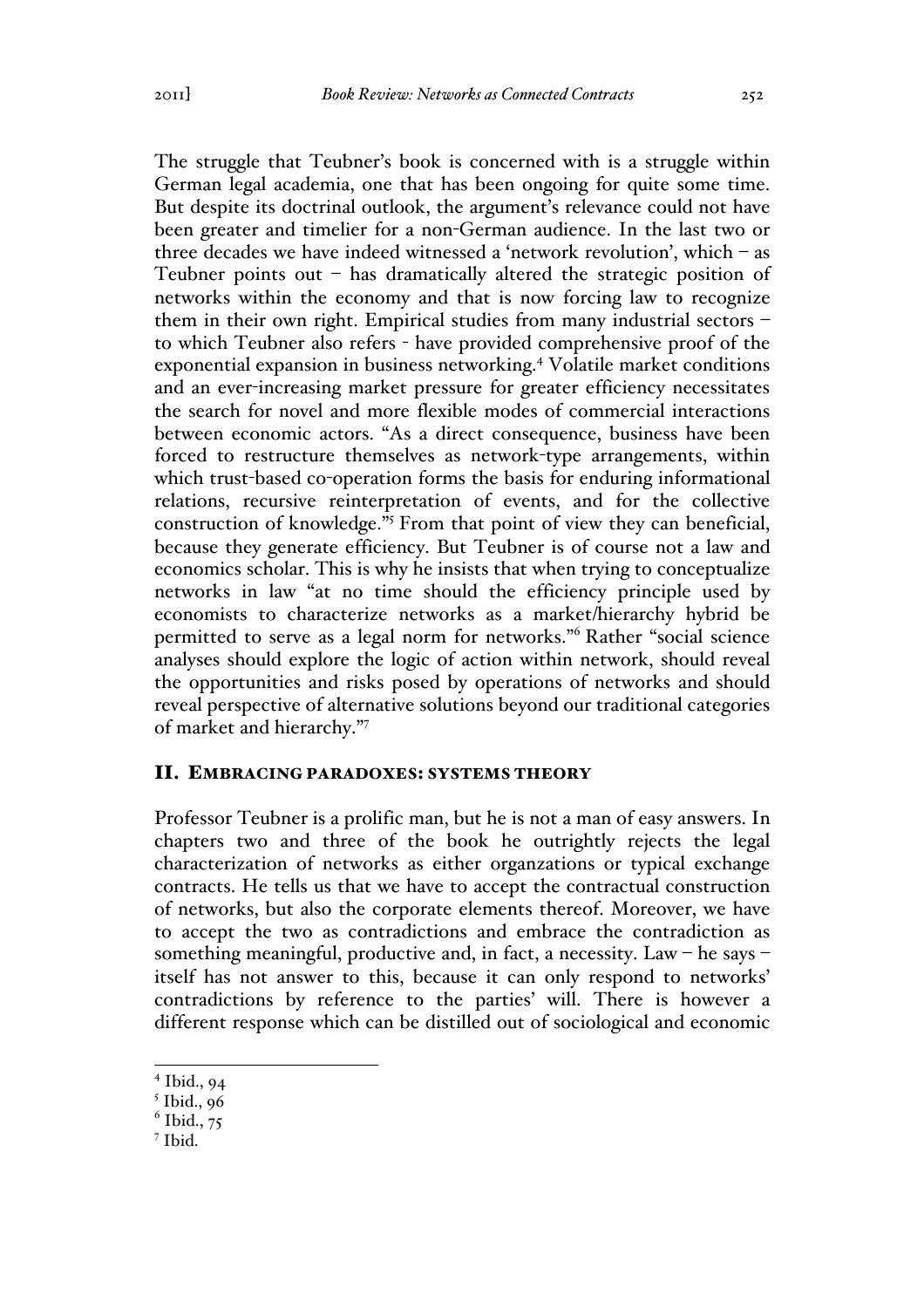analyses of networking paradoxes.

Networks can be, in his view, understood as paradoxes because "[h]ybrid networks result from the fragile co-existence of different and contradictory logics of action . . . [t]his gives rise to 'paradoxical structure' of interorgniaztional interpretation, since it is founded on 'contradictory demands' that are simultaneously functional".<sup>8</sup>

In of the most problematic passages of his book he provides for a prescriptive solution of how can the legal system respond to that 'paradoxical' situation: "[i]n contrast to the treasured legal ability to furnish turbulent life with sufficient clarity, reliability and precision, legal doctrine in this context needs to produce ambiguous concepts that not only encompass contradiction, but that even cultivate and intensify them."<sup>9</sup>

Several legal concepts have been proposed in Germany earlier that were supposed to account for network-like properties of certain business arrangements. Teubner outrightly rejects all of them. He rejects Jhering and Gierke's notion of networks as communities, Amschutz's concept of 'mixed contracts', the idea of networks as corporate groups or Rohe's notion of network contracts. He introduces the reader into these theories but rejects them as, for one reason, deficient and/or insufficient (perhaps, one is tempted to add, he does not find them sufficiently ambiguous). Also the notion of relational contracts, which will be familiar to English reader from the writings of Ian Macneil, "furnishes us with a relatively narrow box of normative tools with which to tackle the particularly interesting issue of multilateralism in networks."<sup>10</sup> Instead Teubner undertakes to make use of a notion of 'connected contracts', which has been introduced into the German Civil Code (BGB §358), after a long and heated discussion, in the context of credit agreements. But as a concept doctrinally tailored to these sorts of agreements it is not well suited to serve as a more general doctrinal vehicle suitable for networks. Therefore Teuber attempts to generalize it.

In his conceptualization a genuine connected contract emerges when, in addition to the usual characteristic that create a bilateral contract, mutual references within the bilateral contracts to one another; a substantive relationship with the connected contract's common project

and; a legally effective and close co-operative relationship between

 $8$  Ibid., 123.

 $9$  Ibid.,  $127$ .

<sup>&</sup>lt;sup>10</sup> Relational contracts however, in Teubner's view provide us with a more promising starting point, at least to the extent that they can be "infused with a network logic". Ibid., 145.